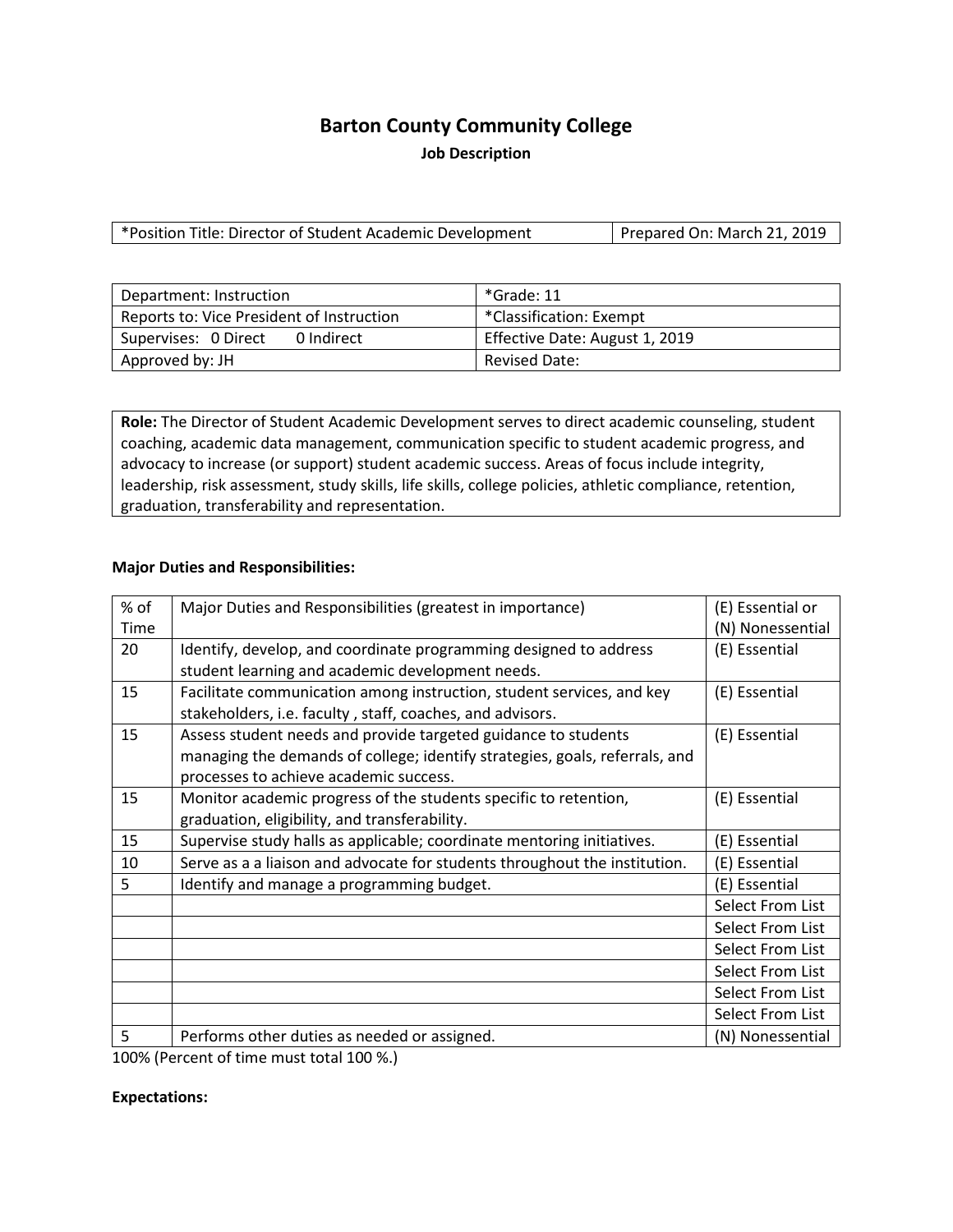|    | Exhibit ability to successfully work with a diverse population.                      |
|----|--------------------------------------------------------------------------------------|
| 2. | Initiate and maintain collaborative working relationships.                           |
| 3. | Demonstrate commitment to ethical standards, personal integrity and confidentiality. |
| 4. | Display professionalism.                                                             |
|    |                                                                                      |

## **Knowledge and Skills:**

| *Experience:              | Two years to five years of similar or related experience.                                                                                                                                                                                                                                                                                                                                                                                                                                                 |
|---------------------------|-----------------------------------------------------------------------------------------------------------------------------------------------------------------------------------------------------------------------------------------------------------------------------------------------------------------------------------------------------------------------------------------------------------------------------------------------------------------------------------------------------------|
| *Education:               | A Master's degree.                                                                                                                                                                                                                                                                                                                                                                                                                                                                                        |
| *Interpersonal<br>Skills: | A significant level of trust and diplomacy is required, in addition to normal<br>courtesy and tact. Work involves extensive personal contact with others<br>and/or can be of a personal or sensitive nature. Work may involve motivating<br>or influencing others. Outside contacts become important and fostering sound<br>relationships with other entities (companies and/or individuals) becomes<br>necessary and often requires the ability to influence and/or sell ideas or<br>services to others. |
| Other Skills:             | Experience in a post-secondary setting; community college experience<br>preferred.<br>Effective interpersonal, written and oral communication skills with strong<br>organizational and leadership abilities.                                                                                                                                                                                                                                                                                              |

## **Physical Safety/Working Environment:**

| *Physical Safety: | The work is sedentary. Typically, the employee may sit comfortably to do<br>the work. However, there may be some walking, standing, bending, carrying<br>of light items, driving an automobile, etc. No special physical demands are |
|-------------------|--------------------------------------------------------------------------------------------------------------------------------------------------------------------------------------------------------------------------------------|
|                   | required to perform the work.                                                                                                                                                                                                        |
| *Working          | $\boxtimes$ Regular exposure to favorable conditions such as those found in a                                                                                                                                                        |
| Environment:      | normal office or classroom.                                                                                                                                                                                                          |
|                   | Occasional exposure to objectionable conditions or variations such as<br>those found in variable weather conditions or light industrial settings.                                                                                    |
|                   | Regular exposure to unfavorable environments such as:<br>lweather                                                                                                                                                                    |